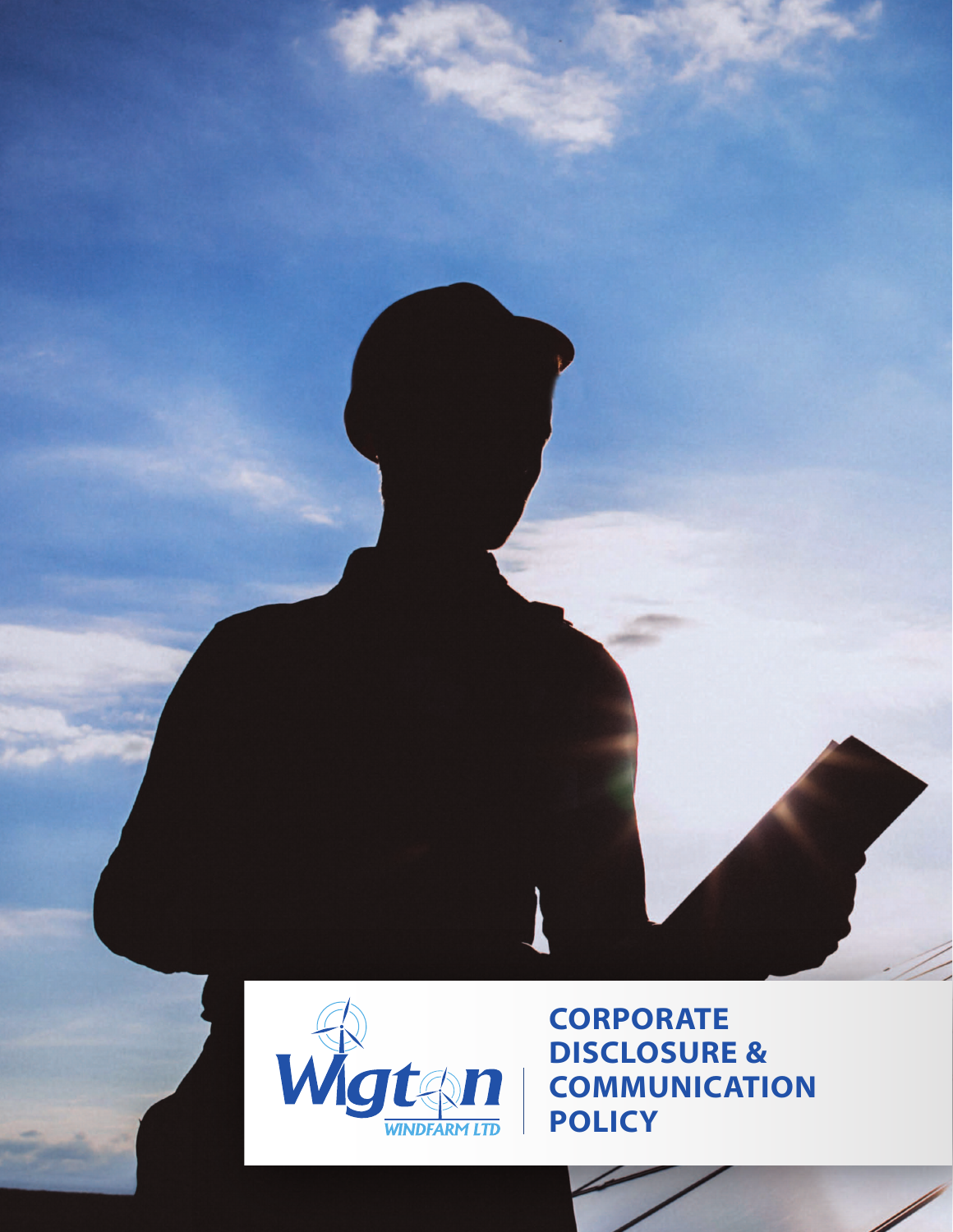## **1. POLICY STATEMENT**

Wigton Windfarm Limited ("WWFL" or the "Company") was established in April 2000 under the Jamaican Companies Act as a subsidiary of the Petroleum Corporation of Jamaica (PCJ), which was then the Government of Jamaica (GOJ) entity with responsibility for energy security. Wigton was mandated to develop and operate wind-powered renewable systems to supply electricity to the national grid. In 2017 the Government of Jamaica (GOJ) took the decision to divest WWFL via an initial public offering (IPO) on the Jamaica Stock Exchange (JSE) and this exercise was successfully completed in May 2019. As a listed company on the main market of the JSE, WWFL has transitioned from a public sector entity to a private sector company governed by the JSE Rules.

It is the policy of Wigton Windfarm Limited (hereinafter called "WWFL" or "the Company") to regulate the disclosure of all material information of WWFL relating to its business and activities whether in written or oral statements. WWFL will ensure that all relevant information is disclosed to the Company's shareholders and the market in a timely manner and is factual, accurate, comprehensive and broadly disseminated in accordance with the provisions of the Laws of Jamaica as well as the rules and regulations of the Jamaica Stock Exchange (JSE).

## **2. SCOPE**

The provisions of this Policy shall apply to all Directors, Officers and employees of WWFL and the Managing Director is responsible for implementation, monitoring and compliance.

# **3. DEFINITIONS**

#### **Material Information**

Material Information is any information relating to the business and affairs of WWFL that has not yet been made public, but that may result in or would reasonably be expected to result in significant change in the market price or value of any securities of WWFL, or would reasonably be expected to have significant influence on a reasonable investor's investment decision. Material information consists of both substantial facts and changes.

#### **Insider Trading**

Insider trading is the buying or selling of WWFL's stock by someone who has non-public, material information about that stock. Insider trading can be illegal or legal depending on when the insider makes the trade. It is illegal when the material information is still non-public.

### **4. OBJECTIVES AND PRINCIPLES OF DISCLOSURE**

WWFL will adhere to the following disclosure principles:

- a. Provide information for interested parties and shareholders to help such persons make informed decisions.
- b. Ensure material information is publicly disclosed by way of a news release
- c. Be guided by the principles of accuracy, accessibility, timeliness, completeness, and regularity. The Company will also seek to maintain a reasonable balance between the transparency of WWFL and the protection of its commercial interests while complying with provisions of relevant laws, WWFL's constituents' documents, this policy, and other relevant internal documents of WWFL.
- d.WWFL shall not withhold the disclosure of negative information about WWFL if such information is considered material or essential for shareholders or potential investors.

In accordance with the JSE Rules the following developments will require prompt disclosure:

- a. External factors having a material impact on the company;
- b. Changes in corporate structure;
- c. Changes in capital structure;
- d.Changes in financial results;
- e. Changes in business operations;
- f. Acquisitions and disposals; and
- g. Changes in credit arrangements.

#### **4.1 Public Disclosure of Forward-Looking Information**

All public disclosures of forward-looking information, including projections of future earnings or operational performance, shall be accompanied by appropriate cautionary language.

All public disclosures of forward-looking information must be made by or approved by one or more of the following:

- • Board Chairman
- • Managing Director
- The Company Secretary

#### **4.2 Disclosure of Material Non-Public Information In Advance of Public Announcement**

Any disclosure of material non-public information by an authorised spokesperson, which is made in advance of the public announcement of such information, shall only be made pursuant to an appropriate confidentiality arrangement or to a person who owes a duty of trust and confidence to the Company, such as an attorney-atlaw, investment banker or accountant retained by the Company.

#### **4.3 Information to be Disclosed**

WWFL's policy is not to disclose information which could  $he.$ 

- a. Useful to a competitor, someone negotiating with the company or person/entities in litigation with WWFL except as expected or required for such litigation
- b. Contrary to senior management statements on strategy, the state of current business or business outlook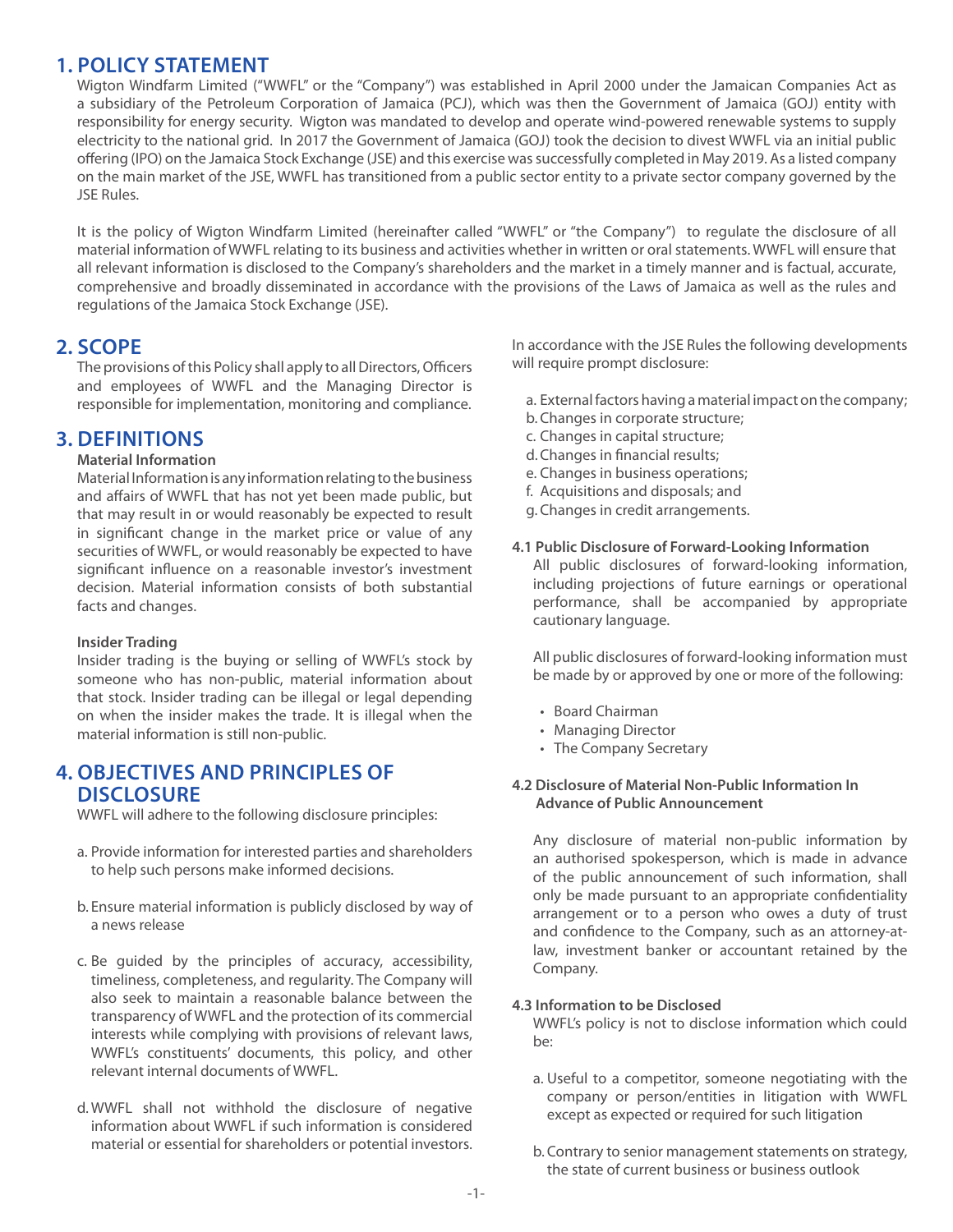- c. Embarrassing to WWFL, its customers or suppliers
- d.Disparaging of competitors
- **4.4 Unintentional Disclosure of Material Non-Public Information**

If an WWFL employee, director or officer believes there may have been unintentional disclosure of material non-public information, he/she must immediately notify the Managing Director who will determine whether to promptly file the appropriate reports with the relevant securities regulator and/or issue a press release to fully disclose this information.

## **5. PERSONS GENERALLY AUTHORISED TO MAKE DISCLOSURE ON BEHALF OF WWFL**

Subject to WWFL's Communication Protocol, the following representatives of the Company shall be authorized to disclose information to shareholders and interested third parties such as customers, creditors, investors, the public, regulators and government authorities:

- The Chairman
- • The Managing Director
- The Company Secretary
- a. The authorised spokespersons as noted above or their designates shall be the only persons authorised to make public statements that may have a significant impact on the company's business activities and or the value of its securities.
- b. Public statements that may have a significant impact on WWFL's business activities and/or the value of its securities shall be coordinated with the Managing Director and/or the Chairman.
- c. If any Manager of WWFL participates in any public event, as part of his or her official or other duties, such Manager shall ensure that any disclosure of information regarding WWFL is made in strict compliance with WWFL's disclosure policy and with the prior approval of an authorized spokesperson.
- d. Employees or directors who are not authorised spokespersons or designated as a spokesperson for a specific event shall refer all inquiries from the media and financial community to the Managing Director.
- e. Authorized persons shall be fully informed regarding WWFL's business activities that also might be of interest to the business community.

# **6. PARTIES AND RULES FOR THE DISCLOSURE OF INFORMATION**

a. The Board of Directors of WWFL, in coordination with the Managing Director and any other authorized persons, shall develop, and regularly review WWFL's Disclosure Policy and make changes as appropriate.

- b. The Managing Director shall be responsible for the organization's accuracy, and timeliness of disclosure, and for filing reports with the relevant governmental/other authorities along with providing information about WWFL to its shareholders, and other interested parties.
- c. WWFL's Disclosure Policy shall be implemented in accordance with applicable laws, regulations and regulatory guidance and in the best interests of WWFL and its shareholders.
- d. The Managing Director shall always be kept informed on significant aspects of WWFL's business activities for one or more of the following purposes:
	- I. Determining whether such information meets the disclosure requirements, whether it is material, and whether it may be disclosed at that particular time or should be treated as confidential.
	- II. Ensuring the proper understanding of the current operations of WWFL that may be of interest to investors.
	- III. Preventing situations where WWFL might inadvertently deny the occurrence of any significant events, even though they actually occurred.

## **7. COMPLIANCE**

Directors and employees of WWFL shall not disclose material and non-public information about WWFL except in compliance with applicable laws and regulations. Failure to fulfil the obligations of this Policy may result in significant liability for and sanctions against the Company and in some instances, certain employees. This Policy sets out the Company's prescribed procedures and policies to govern the disclosure of the Company's information.

### **8. MARKET RUMOURS**

WWFL does not generally comment on market rumours or speculation and Authorized Spokespersons should be guided by this position. WWFL may, however, respond to rumours or speculation in certain circumstances including a request by the JSE or other regulatory agencies if WWFL determines such a response is necessary for clarification of the subject matter.

## **9. COMMUNICATION PROTOCOL**

WWFL continually seeks to provide factual, accurate and timely information to the public through the media and online electronic channels including the Company's website. To maintain quality and consistency in public messages and to ensure that WWFL's policies and actions are accurately presented, the following guidelines shall form part of the Company's Media Communications Protocol.

a. All requests for media interviews or comments (face-toface, telephone, written or email) to news reporters must be referred to the Communications Manager for discussion with and approval from the Managing Director.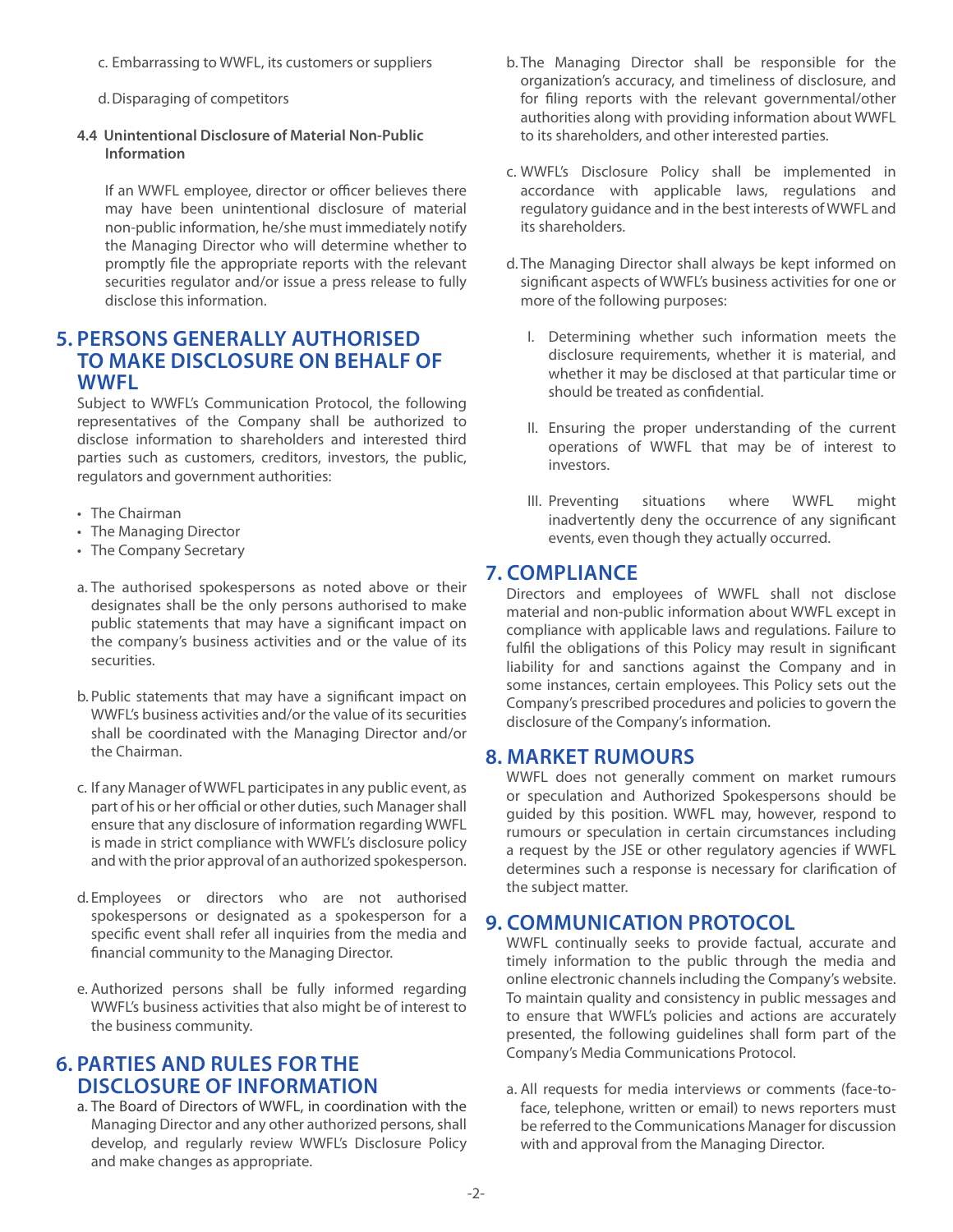- b. Members of staff, except for the Managing Director, should not engage the media directly on Wigton's behalf. The Managing Director and/or his designate must grant prior approval for officers to give responses to the media; participate in interviews or engage in any other media related activities.
- c. Where approval is granted, the approved officer will liaise with the Managing Director and the Communications Manager to discuss the nature of the information that is to be shared with the media.
- d.Where the media requests information by telephone or in writing (such as email), WWFL's response will be provided within forty-eight (48) hours.
- e. Statements and any other information issued to media must be approved by the Managing Director, or his/her nominee prior to dissemination and must be issued to the media through the Communications Manager.
- f. Where the media requests information and a response is prepared by the Communications Manager in consultation with relevant resource personnel, any member of staff who is being quoted must approve the quotation prior to the information being submitted to the media.
- g. Where an interview is being facilitated, the media will be asked by the Managing Director and or the Communications Manager to submit the topic and questions at least two (2) days in advance.
- h. The Company will develop with the Communications Manager a Media Interview Guide that the officer will use to highlight the key message points that WWFL wishes to convey.
- i. Pre and post interview copies of the news report will be requested from the media by the Communications Manager, notwithstanding WFFL's acknowledgement that a preview of news reports will not always be obliged.
- j. WWFL reserves the right to have another officer present in media interviews and/or to record the discussion.
- k. The principal spokespersons for the organisation are the Managing Director and the the Chairman. The Communications Manager is the secondary spokesperson who, with the consent of the Managing Director and/or Chairman can speak to general and specific issues provided Wigton's position is agreed ahead of time.
- l. Where matters are technical or require specialised responses the most senior manager with responsibility for the area can speak to the issues with the prior consent of the Managing Director and in consultation with the Communications Manager.
- m. With prior permission from the Managing Director, approved officers may provide the media with information on WWFL where this information is already available in the

public domain (for example – product features, financial performance history).

- n.All external speeches and presentations to be delivered by members of staff must be vetted and approved ahead of time by the Managing Director or his/her designate in collaboration with the Communications Manager. During the presentation or any subsequent question and answer or breakout sessions, officers should not disclose information about the Company that does not already exist in the public domain without prior approval from the Managing Director.
- o. Any information included in media statements or otherwise provided for the media must be factual and any claims of facts or statistics must be verifiable.

## **10. FINANCIAL INFORMATION**

WWFL shall disclose information about business activities and its finances as prescribed by law, rules of the Jamaica Stock Exchanges and any other regulator.

### **11. ANNUAL REPORT TO SHAREHOLDERS**

The Board shall ensure that the Management of WWFL prepares an Annual Report to shareholders which is circulated to shareholders and regulators in the manner prescribed by law, regulatory requirements, and the rules of the Jamaica Stock Exchange.

The Annual Report shall contain a Management Discussion and Analysis (MD&A) which provides an analysis through the eyes of management, with oversight by the Board and its designated committees, of operations within the financial year under review and management's assessment of the company, based on past activities, future plans and any other matters internal and external, such as effects of known trends, commitments, risks, and uncertainties, which can impact on its operations.

Management will provide a statement about its responsibility for the information disclosed in the MD&A, including its responsibility for appropriate information, systems, procedures and controls to ensure reliability of information. Matters to be addressed in the Annual Report will include, but not be limited to, a commentary on the following areas of the Company's business:

a. Audited financial statements for the period under review

b. Financial information including:

- I. analysis of trends, (using narrative, charts and graphs),
- II. historical data,
- III. transparency and consistency in treatment of items, including recurring items,
- IV. disclosure and discussion on earnings from ongoing operations and discontinued operations,